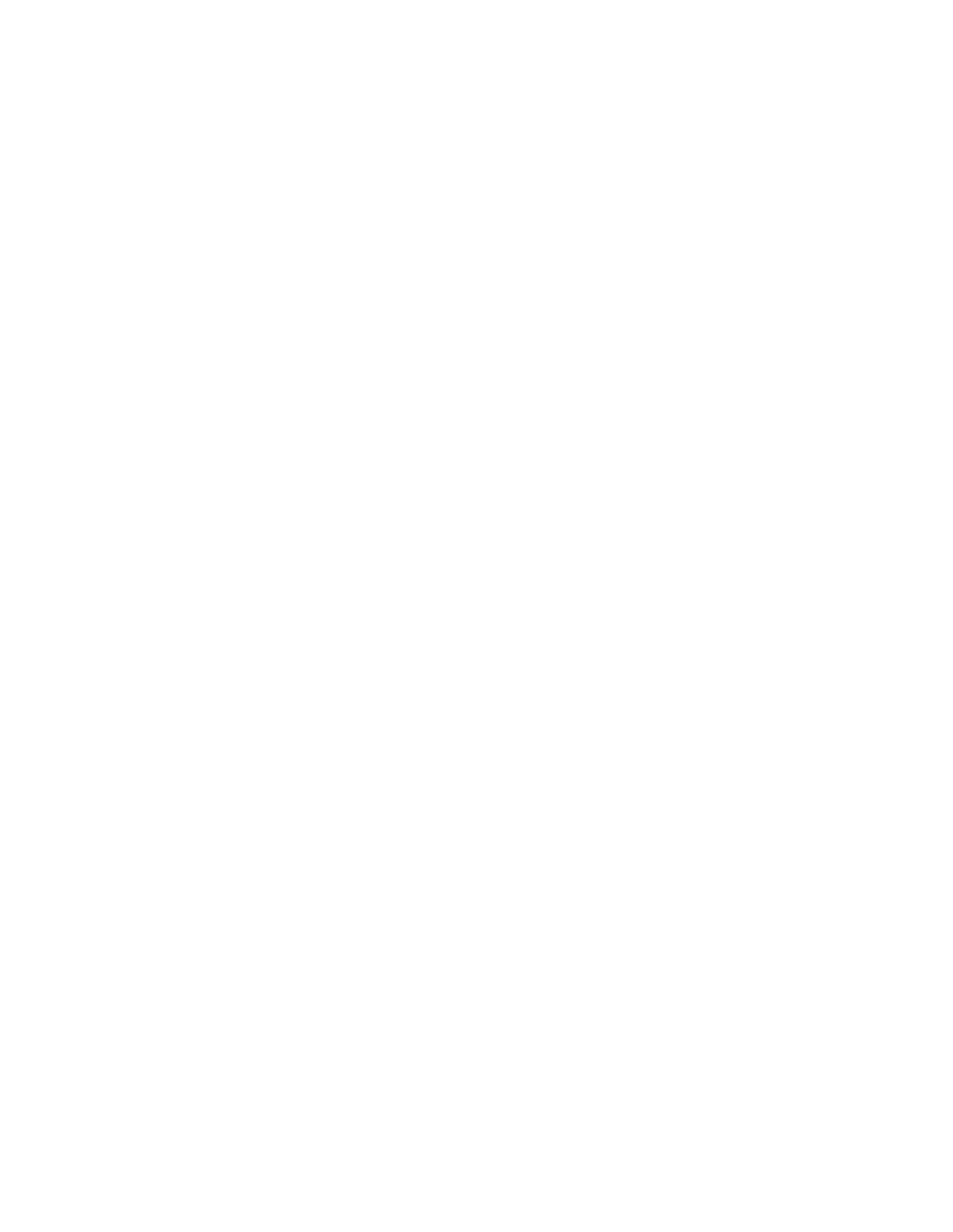## **BURKE, Justice.**

[¶1] Justin Daniel Breazeale appeals his conviction on one count of aggravated homicide by vehicle, raising six separate claims of error. We will affirm his conviction.

## *ISSUES*

[¶2] Mr. Breazeale presents these issues:

- 1. Did the trial court err in denying the suppression of medical records obtained from Mr. Breazeale after assertion of his right to silence and counsel?
- 2. Did the evidence support a conviction of reckless driving?
- 3. Did the evidence support a conviction of driving under the influence of cocaine?
- 4. Did the presentation of evidence of cocaine use two days prior to the incident violate W.R.E. 404(b)?
- 5. Did the district court have jurisdiction to try Mr. Breazeale on a charge different from the one on which he was bound over by the circuit court?
- 6. Did the trial court deny Mr. Breazeale his constitutional right to present his defense of a medical cause of his unconsciousness?

# *FACTS*

[¶3] On March 15, 2009, Mr. Breazeale and his girlfriend were running errands in Casper, Wyoming, in a pickup borrowed from a friend. While driving, Mr. Breazeale lost consciousness or "blacked out." During the black out, his pickup veered to the left, crossed three lanes of traffic, and collided head-on with a small station wagon. The driver of the station wagon died from injuries suffered in the wreck. According to Mr. Breazeale, he did not realize he had wrecked the pickup until he regained consciousness after the collision.

[¶4] At the scene of the collision, Mr. Breazeale's girlfriend told the police she did not know how the wreck occurred. She was looking at something in her lap, she said, and the next thing she knew, the pickup was crashing into the other vehicle. At trial, however, she testified that Mr. Breazeale had lost consciousness after inhaling "canned air" they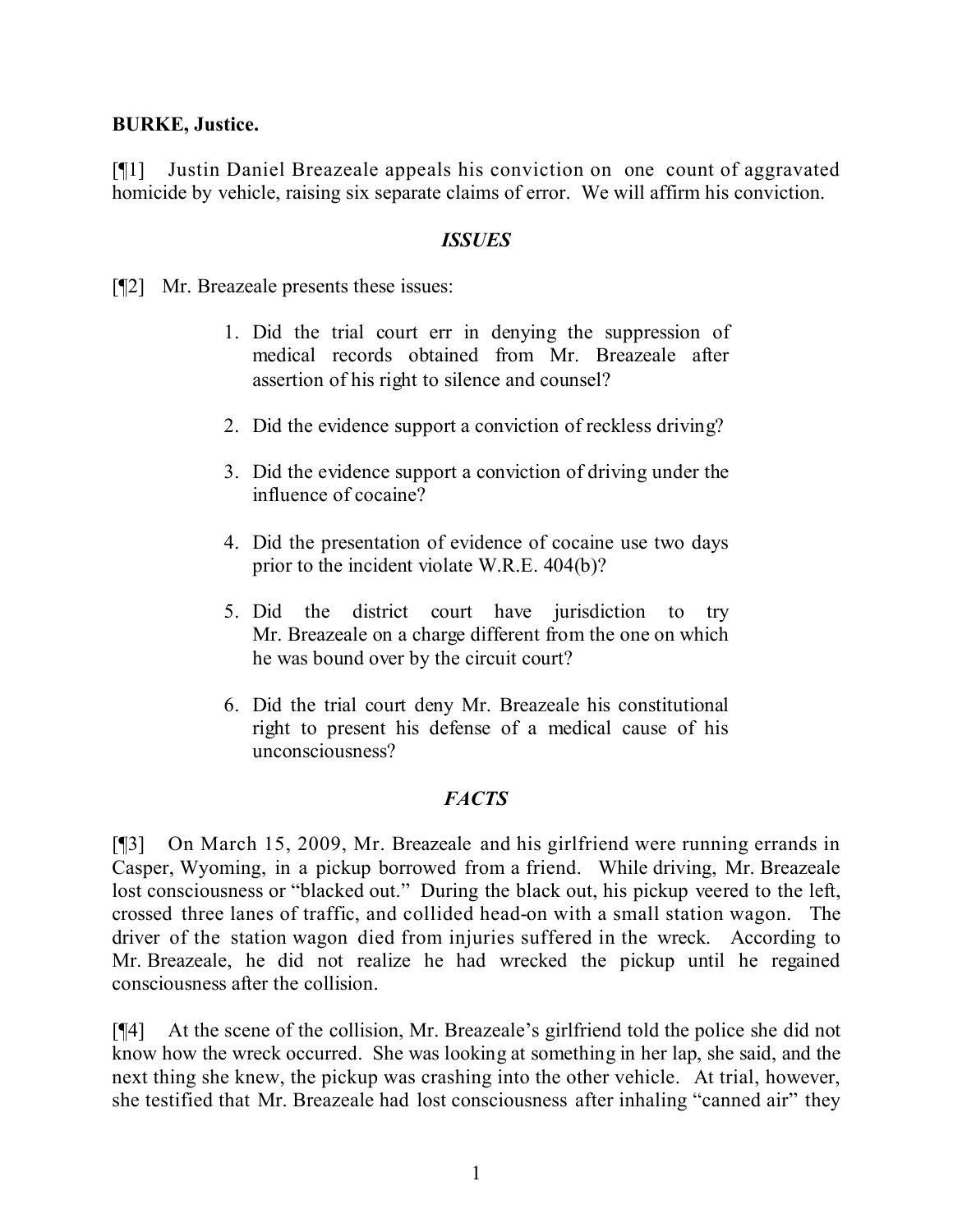had purchased at an office supply store. At trial, a toxicology expert testified that the active ingredients in "canned air," when inhaled, cause a "very rapid intoxication phase, a euphoric phase . . . [a] very fast high." The toxicologist also stated that inhaling "canned air" can cause loss of consciousness and loss of muscle control.

[¶5] Mr. Breazeale was taken to the hospital after the wreck. There, he agreed to testing of his blood and urine. The tests did not reveal any traces of the "canned air," but as the toxicologist explained, the active ingredients in "canned air" are so volatile that they become undetectable "within an hour." The analyses did reveal the presence of cocaine metabolites.<sup>1</sup> In addition, the police analyzed the used can of "canned air" found in the pickup after the wreck, and found DNA consistent with Mr. Breazeale's on the tube through which the "canned air" was sprayed. After these test results were returned, the police arrested Mr. Breazeale and charged him with aggravated vehicular homicide.

[¶6] At trial, Mr. Breazeale denied inhaling "canned air" before the wreck. He asserted that his black out was due to a seizure disorder, which was not diagnosed until after the wreck. A neurologist who testified at trial confirmed a diagnosis of epileptic seizures. According to the neurologist, Mr. Breazeale could have experienced a seizure just prior to the wreck, though he could not say whether Mr. Breazeale actually had suffered a seizure at that time.

[¶7] The jury found Mr. Breazeale guilty of aggravated vehicular homicide, in violation of Wyo. Stat. Ann.  $\S 6-2-106(b)(i)$  and (ii) (LexisNexis 2009):

> A person is guilty of aggravated homicide by vehicle and shall be punished by imprisonment in the penitentiary for not more than twenty (20) years, if:

> > (i) While operating or driving a vehicle in violation of [specified statutes prohibiting such while under the influence of intoxicating liquor or controlled substances], he causes the death of another person and the violation is the proximate cause of the death; or

> > (ii) He operates or drives a vehicle in a reckless manner, and his conduct is the proximate cause of the death of another person.

 $<sup>1</sup>$  As explained by a forensic toxicologist at trial, cocaine is metabolized rapidly in the body, and breaks</sup> down into distinctive molecules known as metabolites.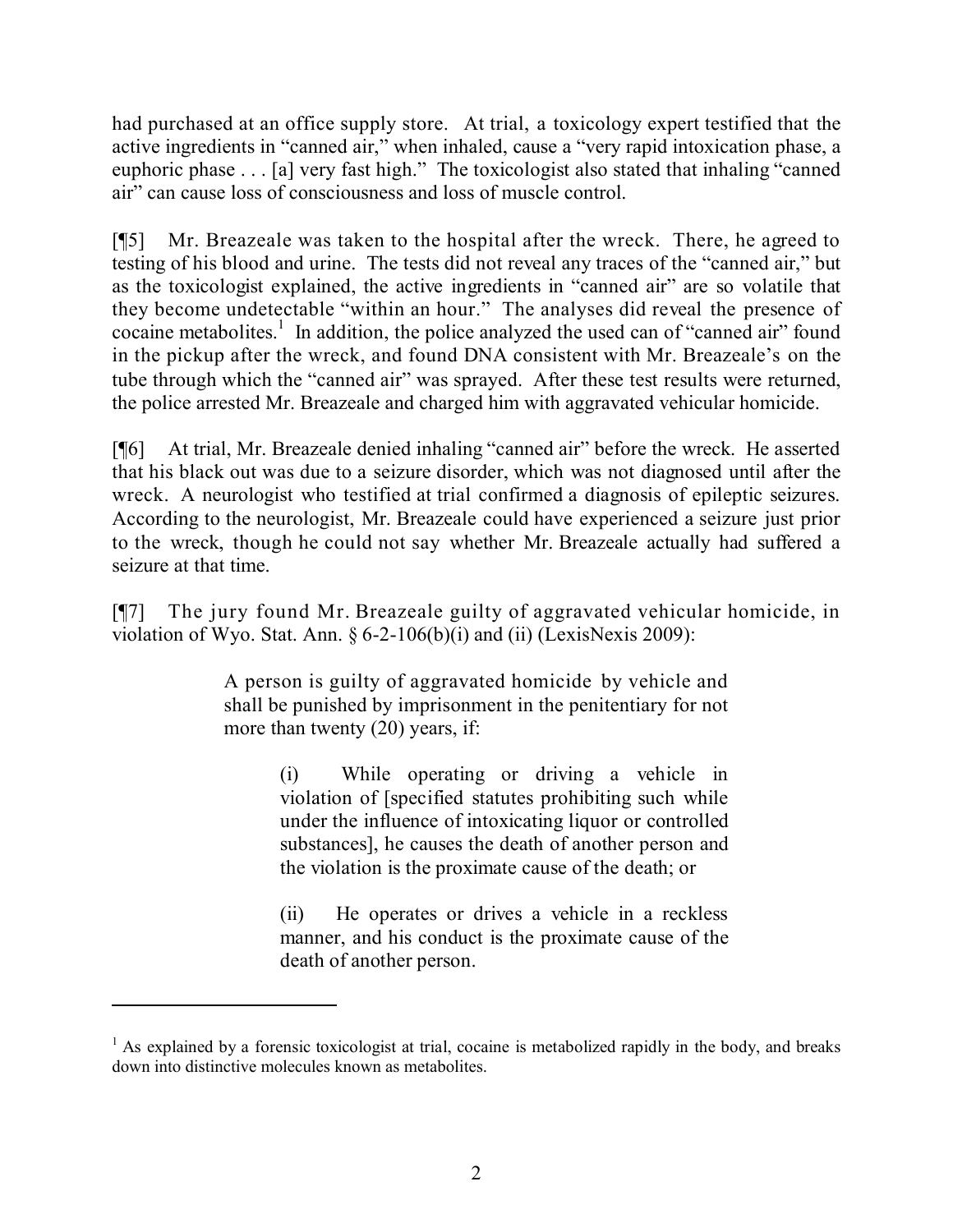In its verdict form, the jury specifically found that Mr. Breazeale was guilty under both of these subsections. The district court sentenced Mr. Breazeale to eighteen to twenty years in prison. Mr. Breazeale appealed his conviction to this Court.

## *DISCUSSION*

## *Did the trial court err in denying the suppression of medical records obtained from Mr. Breazeale after assertion of his right to silence and counsel?*

[¶8] In the hospital after the wreck, a police officer asked to talk with Mr. Breazeale. Mr. Breazeale contends that he told the officer he did not want to talk without an attorney present. The officer nevertheless remained in the room with Mr. Breazeale, and later asked him to sign a form consenting to the release of his medical records. Mr. Breazeale agreed. In a pretrial motion, however, Mr. Breazeale claimed that it was improper for the police officer to continue talking with him after he invoked his right to counsel, and that his consent to release the medical records was coerced rather than voluntary. On that basis, he moved to suppress the evidence of his medical records, including the results of the blood and urine tests. The district court denied the motion, and Mr. Breazeale appeals that decision.

> When we review a district court's decision to deny motions to suppress, we defer to the district court's findings of fact unless they are clearly erroneous. The evidence is viewed in a light favorable to the district court's determination, because that court had the opportunity to hear the evidence and assess the credibility of the witnesses. The issue of law – whether a search was unreasonable and in violation of constitutional rights – is reviewed *de novo*.

*Lovato v. State*, 2010 WY 38, ¶ 11, 228 P.3d 55, 57 (Wyo. 2010) (internal quotation marks and citations omitted).

[¶9] The district court found, and Mr. Breazeale admits, that he was not in police custody while he was in the hospital. The district court ruled that, because he was not in custody, Mr. Breazeale's right to counsel and his right to remain silent did not yet apply. This ruling is consistent with our precedent. *Hannon v. State*, 2004 WY 8, ¶ 41, 84 P.3d 320, 337 (Wyo. 2004) ("[T]his Court adheres to the principle that the rights recognized in *Miranda*, including the right to counsel, apply only in the context of custodial interrogation.").

[¶10] On appeal, Mr. Breazeale concedes that he was not in custody, and that the police were not required to inform him of his right to counsel. He maintains, however, that he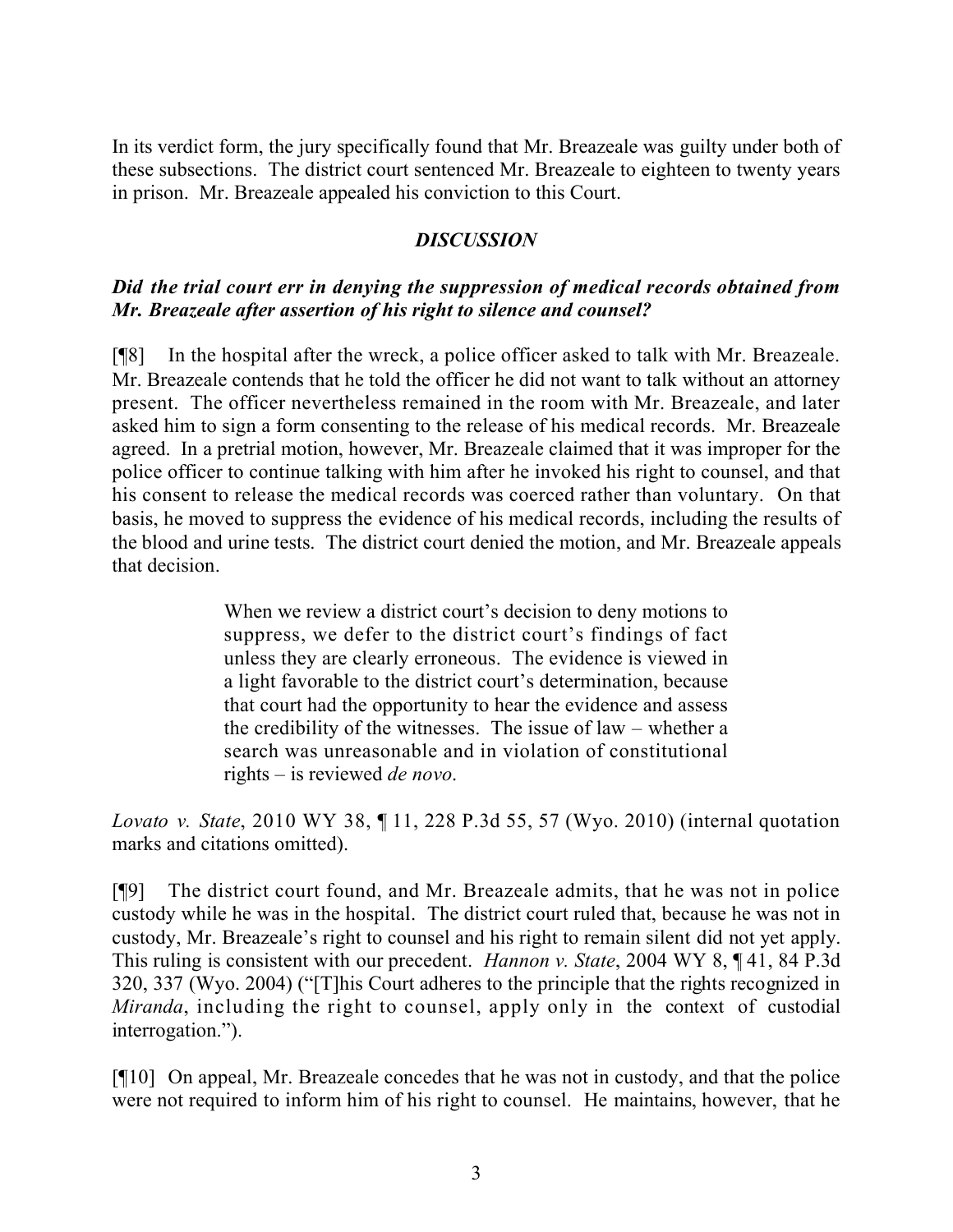still had the right to counsel, and that the police officer was required to stop questioning him once he invoked his right to counsel. "Once the officer refused to honor Mr. Breazeale's request to terminate the contact," he argues in his brief, "his consent became coerced."

[¶11] Mr. Breazeale's argument is directly contrary to our ruling in *Hannon*. In that case, Mr. Hannon was interviewed by a police officer, but was not in custody. At one point during the interview, Mr. Hannon said, "Well, if I'm going to be charged I need to go see my lawyer." *Hannon*, ¶ 33, 84 P.3d at 335. On appeal, Mr. Hannon contended that "the interview should have ceased" after he invoked his right to counsel. *Id*., ¶ 39, 84 P.3d at 337. We considered federal precedent including *Minnesota v. Murphy*, 465 U.S. 420, 424 n.3, 104 S.Ct. 1136, 1140 n.3, 79 L.Ed.2d 409 (1984) (A person has no right to have an attorney present during a non-custodial interview.), and cases from other states including *People v. Villalobos*, 193 Ill.2d 229, 239, 737 N.E.2d 639, 645 (2000) ("It is the right to an attorney *during custodial interrogation* that *Miranda* and its progeny protects. That right does not exist outside the context of custodial interrogation. One cannot invoke a right that does not yet exist."). We concluded that, because Mr. Hannon was not in custody, he "had no right to have counsel present during the interview," and the police officer was not required to terminate the interview when Mr. Hannon asked for counsel. *Hannon*, ¶ 49, 84 P.3d at 339. Similarly, in Mr. Breazeale's case, he was not in custody when he attempted to invoke his right to counsel, and it was not improper for the police to continue the interview.

[¶12] In *Hannon*, we recognized that "the question of whether a confession is voluntary may arise whether or not the defendant was in custody when it was given." *Id*., ¶ 50, 84 P.3d at 339. "When such a claim is raised, it is the duty of an appellate court . . . 'to examine the entire record and make an independent determination of the ultimate issue of voluntariness.'" *Id*., quoting *Beckwith v. United States*, 425 U.S. 341, 348, 96 S.Ct. 1612, 1617, 48 L.Ed.2d 1 (1976). To determine voluntariness, we consider "the totality of the surrounding circumstances," including "the atmosphere and events surrounding the interrogation, such as the use of violence, threats, promises, improper influence or official misconduct." *Hannon*, ¶ 51, 84 P.3d at 340. In Mr. Breazeale's case, the record is devoid of any suggestion that the police officer was coercive or threatening at any time during the interview. There is no basis to conclude that Mr. Breazeale's consent to release his medical records was coerced. We therefore affirm the district court's denial of Mr. Breazeale's motion to suppress the evidence contained in his medical records.

## *Did the evidence support a conviction for driving in a reckless manner?*

[¶13] As his second issue, Mr. Breazeale contends that there was insufficient evidence to prove that he was driving in a reckless manner.

When reviewing a sufficiency of the evidence claim in a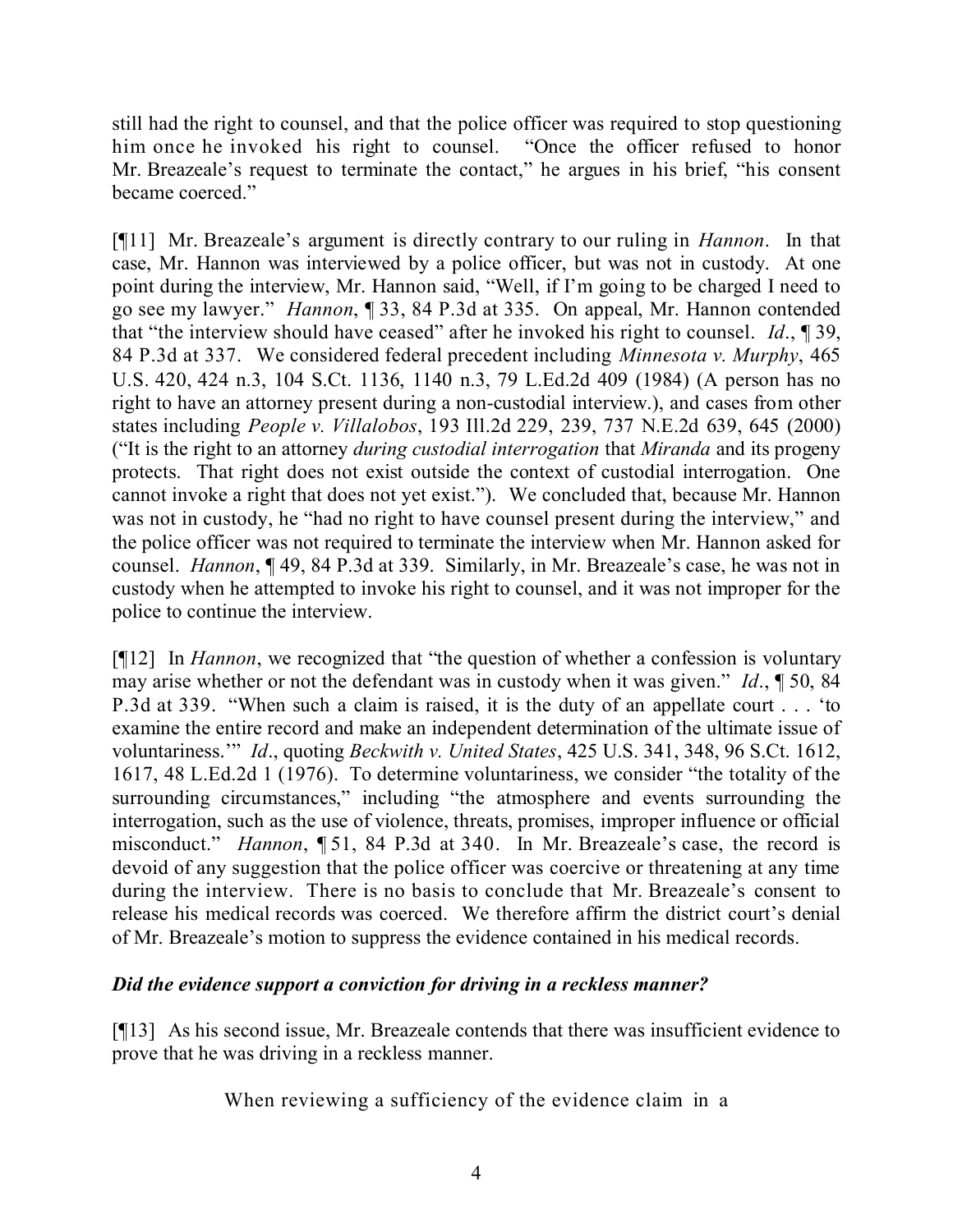criminal case, we must determine whether a rational trier of fact could find the essential elements of the crime were proven beyond a reasonable doubt. We do not consider conflicting evidence presented by the unsuccessful party, and afford every favorable inference which may be reasonably and fairly drawn from the successful party's evidence. We have consistently held that it is the jury's responsibility to resolve conflicts in the evidence. We will not substitute our judgment for that of the jury [and] our only duty is to determine whether a quorum of reasonable and rational individuals would, or even could, have come to the same result as the jury actually did.

*Masias v. State*, 2010 WY 81, ¶ 8, 233 P.3d 944, 947 (Wyo. 2010), quoting *Lewis v. State*, 2006 WY 81, ¶ 7, 137 P.3d 909, 911 (Wyo. 2006).

[¶14] Mr. Breazeale was convicted of aggravated homicide by vehicle, in violation of Wyo. Stat. Ann. § 6-2-106(b)(ii), which provides that "A person is guilty of aggravated homicide by vehicle . . . if: . . . (ii) He operates or drives a vehicle in a reckless manner, and his conduct is the proximate cause of the death of another person." On appeal, he contends that the evidence was insufficient to prove that he drove in a reckless manner, pointing to the lack of any evidence that he "exceeded the speed limit or disregarded traffic control devices." He acknowledges that there was evidence he had inhaled a controlled substance which could have impaired his ability to drive, and admits that driving while under the influence of a controlled substance is prohibited by Wyo. Stat. Ann. § 31-5-233. He claims, however, that driving while under the influence of a controlled substance does not necessarily constitute reckless driving, which is prohibited by a separate statute, Wyo. Stat. Ann. § 31-5-229 ("Any person who drives any vehicle in willful or wanton disregard for the safety of persons or property is guilty of reckless driving."). Absent evidence of willful or wanton disregard, Mr. Breazeale contends, he could not be found guilty of driving in a reckless manner.

[¶15] As set forth above, Mr. Breazeale's argument relies on the definition of reckless driving found in Wyo. Stat. Ann. § 31-5-229. However, as we stated in *Rogers v. State*, 971 P.2d 599, 603 (Wyo. 1999), the definition of recklessly for purposes of aggravated vehicular homicide is the one set forth in Wyo. Stat. Ann.  $\S 6$ -1-104(a)(ix):

> A person acts recklessly when he consciously disregards a substantial and unjustifiable risk that the harm he is accused of causing will occur, and the harm results. The risk shall be of such nature and degree that disregarding it constitutes a gross deviation from the standard of conduct that a reasonable person would observe in the situation[.]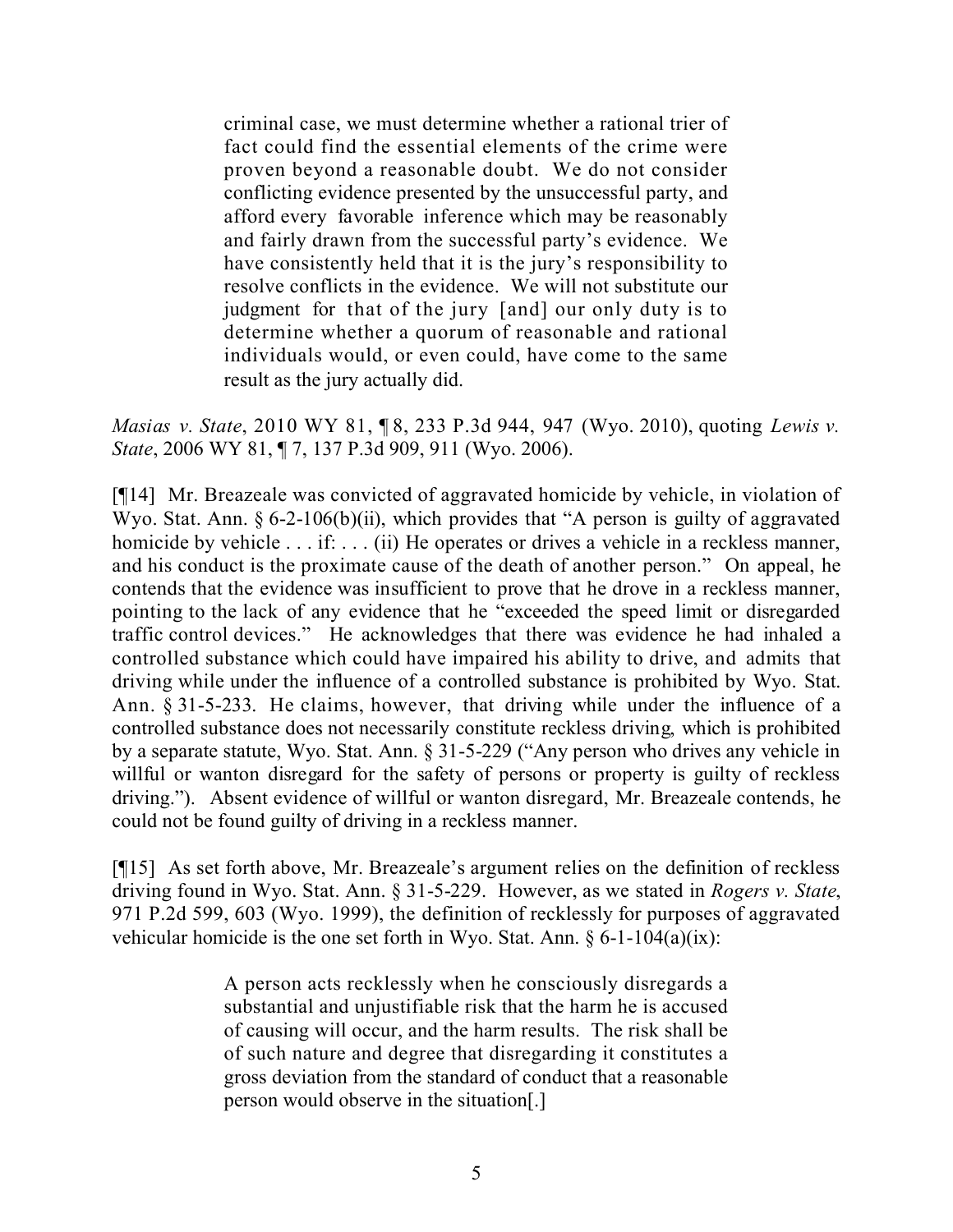This definition was correctly included in the instructions given to the jury in Mr. Breazeale's case. Contrary to his argument, under this definition it is not necessary to prove "willful or wanton disregard for the safety of persons or property" in order to prove reckless driving.

[¶16] The record contains ample evidence that Mr. Breazeale consciously disregarded a substantial and unjustifiable risk when he drove while inhaling the "canned air." His girlfriend testified that he first inhaled the "canned air" while parked in the lot of the store where the "canned air" was purchased. At that time, "his head cocked over to the side, and he was unconscious" for one to two minutes. Even after regaining consciousness, he remained dizzy and "out of it." She offered to drive, but Mr. Breazeale refused. While driving on the street, he inhaled the "canned air" again, and lost consciousness again. Regardless of the obvious risk, Mr. Breazeale inhaled the "canned air" a third time. This time, he lost consciousness again, and collided with the victim's vehicle. Given this evidence, a rational jury could reasonably conclude Mr. Breazeale was driving the vehicle in a reckless manner.

# *Did the evidence support a conviction for driving under the influence of cocaine?*

[¶17] Mr. Breazeale's third issue is also one of the sufficiency of the evidence, and we apply the same standard of review. Mr. Breazeale was also convicted of aggravated homicide by vehicle under Wyo. Stat. Ann.  $\S 6$ -2-106(b)(i), which provides that "A person is guilty of aggravated homicide by vehicle . . . if: (i) While operating or driving a vehicle in violation of [Wyo. Stat. Ann. §§] 10-6-103, 31-5-233 or 41-13-206, he causes the death of another person and the violation is the proximate cause of the death[.]" In Mr. Breazeale's case, he was accused of driving in violation of Wyo. Stat. Ann. § 31-5-  $233(b)(ii)(B)$ , which prohibits a person from driving or having actual physical control of a vehicle while "under the influence of a controlled substance" to a degree that "renders him incapable of safely driving."

[¶18] At trial, the prosecution presented evidence that the blood and urine samples taken from Mr. Breazeale after the wreck tested positive for the presence of cocaine metabolites. An expert witness explained that the metabolites indicated Mr. Breazeale had used cocaine in the recent past. This was consistent with the testimony of a friend of Mr. Breazeale, who said that the two had used cocaine two days before the wreck. The expert witness further indicated that although the cocaine metabolites were present, that did not mean there was any cocaine present in Mr. Breazeale's system. Because there was no cocaine in his system, only cocaine metabolites, Mr. Breazeale argues that he could not have been under the influence of cocaine at the time of the wreck. The evidence was therefore insufficient, he claims, to prove that he was driving while under the influence of a controlled substance.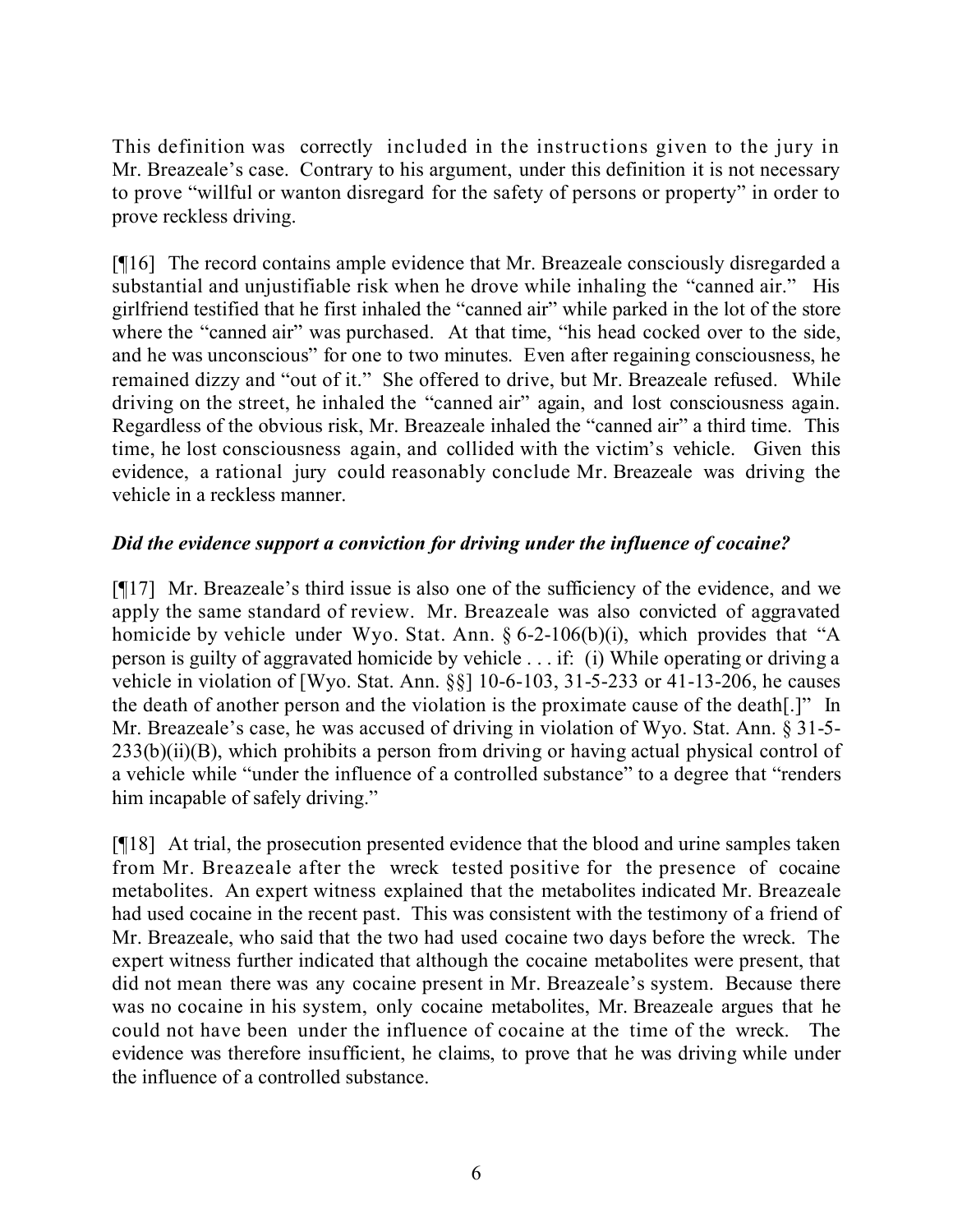[¶19] Mr. Breazeale's argument misses the mark. As discussed further in the next section, the prosecution alleged that Mr. Breazeale's prior use of cocaine could have affected his physical condition. But the prosecution's basic theory, as reflected in the jury instructions, was that Mr. Breazeale was under the influence of "glue, aerosol or other toxic vapor which, when intentionally inhaled or sniffed, results in impairment of an individual's ability to drive safely." This language is taken from the definition of a controlled substance found in Wyo. Stat. Ann.  $\S 31-5-233(a)(ii)(B)$ . The record contains ample evidence from which a rational jury could find that Mr. Breazeale was under the influence of a controlled substance after he inhaled the "canned air."

# *Did the presentation of evidence of cocaine use two days prior to the incident violate W.R.E. 404(b)?*

[¶20] In his fourth issue, Mr. Breazeale argues that evidence of his prior use of cocaine was evidence of "other crimes, wrongs or acts," and that the district court should have excluded this evidence pursuant to W.R.E. 404(b). "A trial court's decision on the admissibility of evidence is entitled to considerable deference, and will not be reversed on appeal unless the appellant demonstrates a clear abuse of discretion." *Leyva v. State*, 2007 WY 136, ¶ 17, 165 P.3d 446, 452 (Wyo. 2007).

[¶21] Prior to trial, Mr. Breazeale filed a request for notice of the prosecution's intent to introduce evidence of prior bad acts. The prosecution disclosed that it was prepared to offer evidence that: (1) at the hospital immediately after the wreck, Mr. Breazeale had tested positive for cocaine metabolites; (2) a friend had used drugs along with Mr. Breazeale on several prior occasions, and the two had used cocaine two days before the wreck; (3) on March 19, 2009, a plastic wrapper with cocaine residue was found in a search of Mr. Breazeale's vehicle; (4) about two months after the wreck, while released on bond for a separate criminal charge, Mr. Breazeale tested positive for cocaine metabolites; and (5) about two years before the wreck, Mr. Breazeale had been stopped for speeding, and tested positive for marijuana, oxycodone, cocaine, and cocaine metabolites.

[¶22] The district court held a pretrial hearing to consider the admissibility of this evidence. It ruled that most of the evidence offered by the prosecution would be excluded under W.R.E. 404(b) because it served only "to show bad character." The district court ruled, however, that the prosecution would be allowed to present evidence of the cocaine metabolites in Mr. Breazeale's blood and urine samples, and that the friend could testify that he and Mr. Breazeale had used cocaine two days before the wreck. The prosecution argued that this evidence was offered to show that Mr. Breazeale was "under the influence of drugs . . . under the influence of the cocaine metabolites in his blood." The district court observed that "if the evidence goes directly to an element of the crime, it is not 404(b)." Evidence that Mr. Breazeale used cocaine two days before the wreck was admissible because it was "proffered to show that in fact he was under the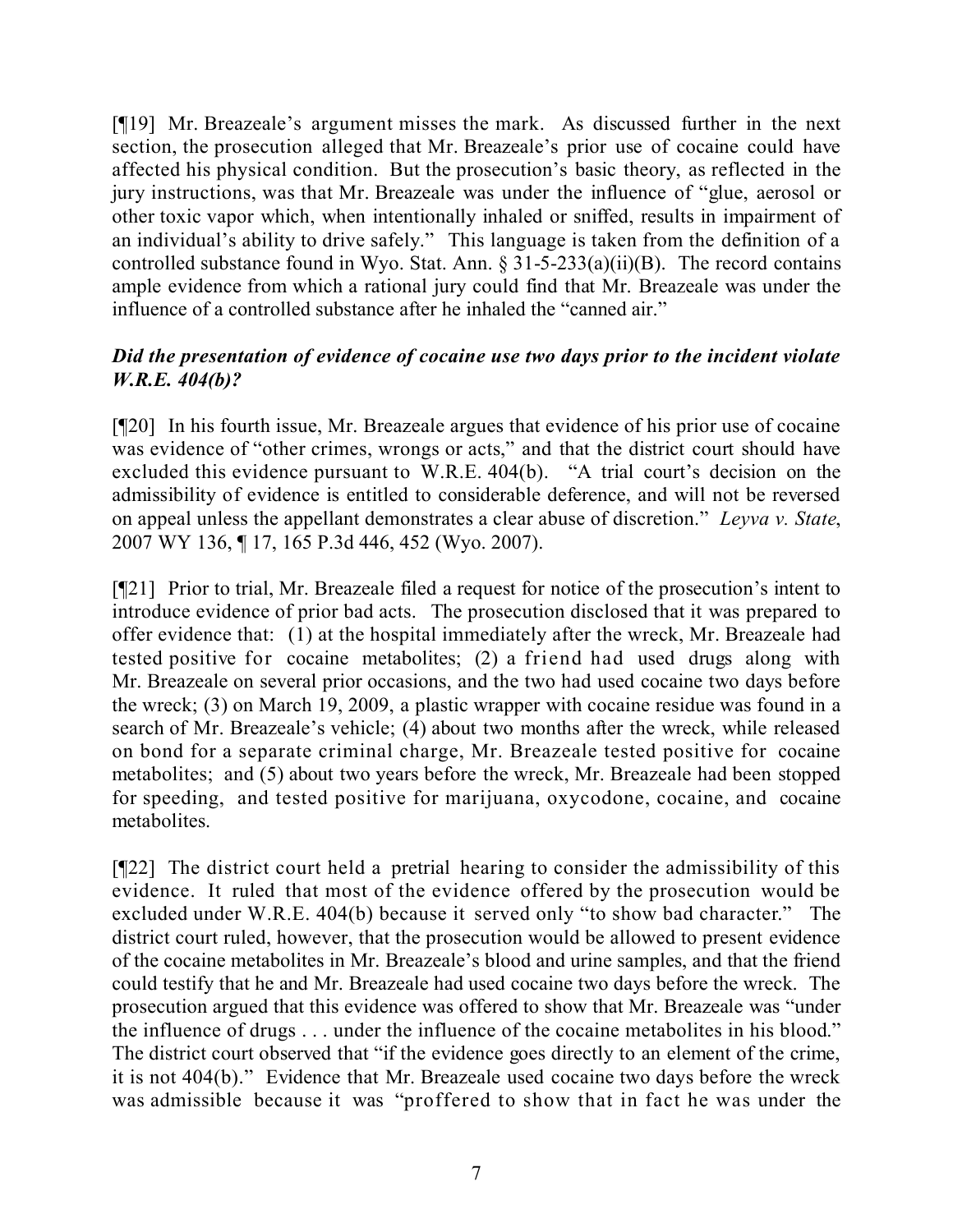influence," and so was "directly related to the crime." That was a reasonable conclusion, and no abuse of discretion.

[¶23] Mr. Breazeale contends, however, that at trial "the prosecution did not present evidence tying the prior [cocaine] use to the causation of the accident." In other words, Mr. Breazeale claims that the prosecution, despite its argument at the pretrial hearing, failed to show that he was under the influence of cocaine at the time of the wreck. His use of cocaine two days before the wreck was not directly related to the crime, he argues, and so the evidence should have been excluded pursuant to W.R.E. 404(b).

[¶24] In making a pretrial determination regarding the admissibility of evidence under W.R.E. 404(b), the district court must rely on the prosecution's representations about what the evidence will be. When the actual evidence is presented at trial, however, it may not be exactly as represented in the pretrial hearing. This does not necessarily mean that the prosecution intentionally misrepresented the evidence. Variations could occur, for example, because new evidence is discovered, a witness provides unexpected testimony, or counsel did not fully understand the evidence at the time. When the evidence at trial is not the same as represented by the prosecution during the pretrial hearing, defense counsel has an opportunity to make an appropriate objection. In other words, the district court's pretrial ruling on the admissibility of evidence under W.R.E. 404(b) does not preclude an objection at trial that the evidence is not as represented earlier, and is not admissible under W.R.E. 404(b). Mr. Breazeale made no such objection during his trial.

[¶25] Our review of the record, however, reveals no meaningful discrepancy between the evidence as represented during the pretrial hearing and as actually introduced at trial. At the hearing, the prosecution represented that the evidence would show that Mr. Breazeale was "under the influence of drugs . . . under the influence of the cocaine metabolites in his blood." At trial, the prosecution's expert witness admitted that the presence of cocaine metabolites did not mean Mr. Breazeale was under the influence of cocaine at the time. However, she indicated that the use of cocaine two days earlier could still have a direct effect on his physical condition on the day of the wreck. She described three phases of response to the ingestion of cocaine. First is the "rush" phase, in which the person feels euphoric and exhibits rapid movements and speaking. Next is the "run" phase, during which the euphoria and rapid movements diminish. Finally there is the "crash" phase, during which the person becomes very sleepy and tired. The expert testified that a person experiencing the "crash" phase could have impaired driving abilities due to sleepiness and lowered cognitive functions. Moreover, the active ingredient in "canned air" acts as an analgesic, and a person in the "crash" phase "could pass out" after inhaling "canned air." The expert further testified that if Mr. Breazeale had used cocaine two days before the wreck, he could have been experiencing the "crash" phase just prior to the wreck. W.R.E. 404(b) prohibits evidence of "other crimes, wrongs, or acts" offered "to prove the character of a person in order to show that he acted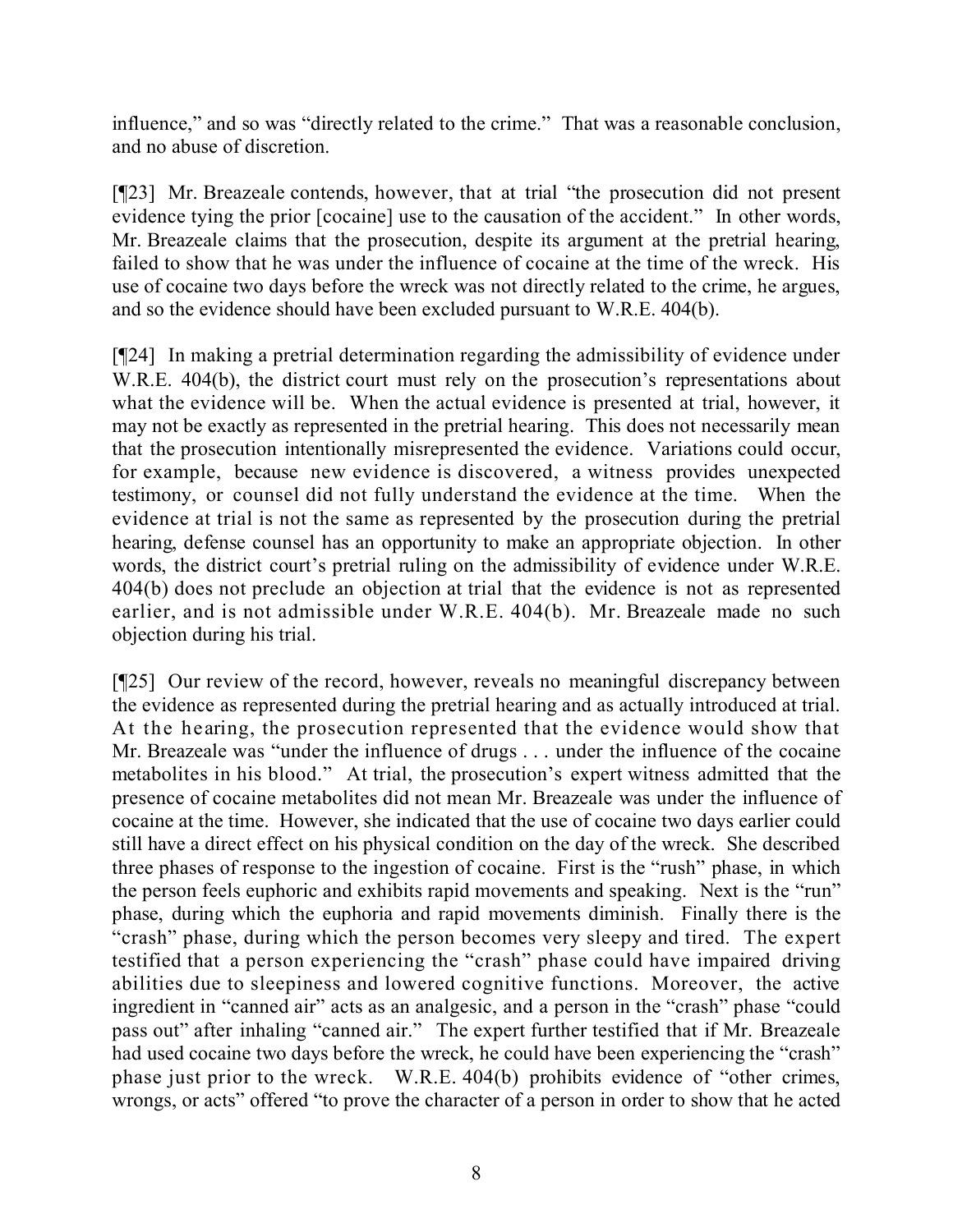in conformity therewith." It does not prohibit evidence of a defendant's physical condition at the time of the alleged crime. The district court did not abuse its discretion by admitting this evidence at trial.

## *Did the district court have jurisdiction to try Mr. Breazeale on a charge different from the one on which he was bound over by the circuit court?*

[¶26] After a preliminary hearing, the circuit court bound Mr. Breazeale over to the district court on charges of aggravated homicide by vehicle in violation of Wyo. Stat. Ann.  $\S 6-2-106(b)(i)$  and (ii). Approximately five months later, and only a few days before trial, the circuit court filed an "Amended Transcript," apparently to correct the date of Mr. Breazeale's initial appearance. The amended document stated that Mr. Breazeale had been bound over for trial on a charge of violating Wyo. Stat. Ann. § 6-2-101(b)(i) and (ii), a statute relating to murder in the first degree. Mr. Breazeale contends that, because the circuit court bound him over on a charge of murder, the district court lacked jurisdiction to try him on a charge of aggravated homicide by vehicle. The jurisdiction of the trial court is a question of law subject to *de novo* review. *DeLoge v. State*, 2010 WY 60, ¶ 15, 231 P.3d 862, 865 (Wyo. 2010).

[¶27] For purposes of this case, we can agree with Mr. Breazeale's basic contention that a defendant should not be bound over to the district court on one charge, but tried on a different charge. *See Jackson v. State*, 891 P.2d 70, 74 (Wyo. 1995). However, a review of the record establishes that the recitation in the "Amended Transcript" that Mr. Breazeale was charged under Wyo. Stat. Ann. § 6-2-101(b)(i) and (ii) (first degree murder) was a clerical or typographical error. The murder statute, Wyo. Stat. Ann. § 6-2- 101(b), does not include subsections (i) or (ii). The aggravated vehicular homicide statute, Wyo. Stat. Ann.  $\S 6-2-106(b)$ , does contain subsections  $(b)(i)$  and  $(b)(ii)$ .

[¶28] The record indicates that this typographical error never caused any confusion about the actual charges against Mr. Breazeale. The Information and supporting affidavit indicated that he was charged with aggravated vehicular homicide, as did the criminal warrant. The circuit court informed Mr. Breazeale he was charged with aggravated homicide by vehicle. He was arraigned in the district court on a charge of aggravated vehicular homicide. The jury verdict specified the charge against him as aggravated vehicular homicide. Transcripts of the trial, motions hearing, and other proceedings leave no doubt that everyone involved knew that the charge against Mr. Breazeale was aggravated homicide by vehicle.

[¶29] Mr. Breazeale correctly asserts that he has a constitutional right to be informed of the nature of the charge against him. *See Estrada-Sanchez v. State*, 2003 WY 45, ¶ 11, 66 P.3d 703, 708 (Wyo. 2003). In the circumstances of this case, we are satisfied that he was fully informed. The typographical error listing the wrong statute number was utterly harmless and did not deprive the district court of jurisdiction to try Mr. Breazeale on the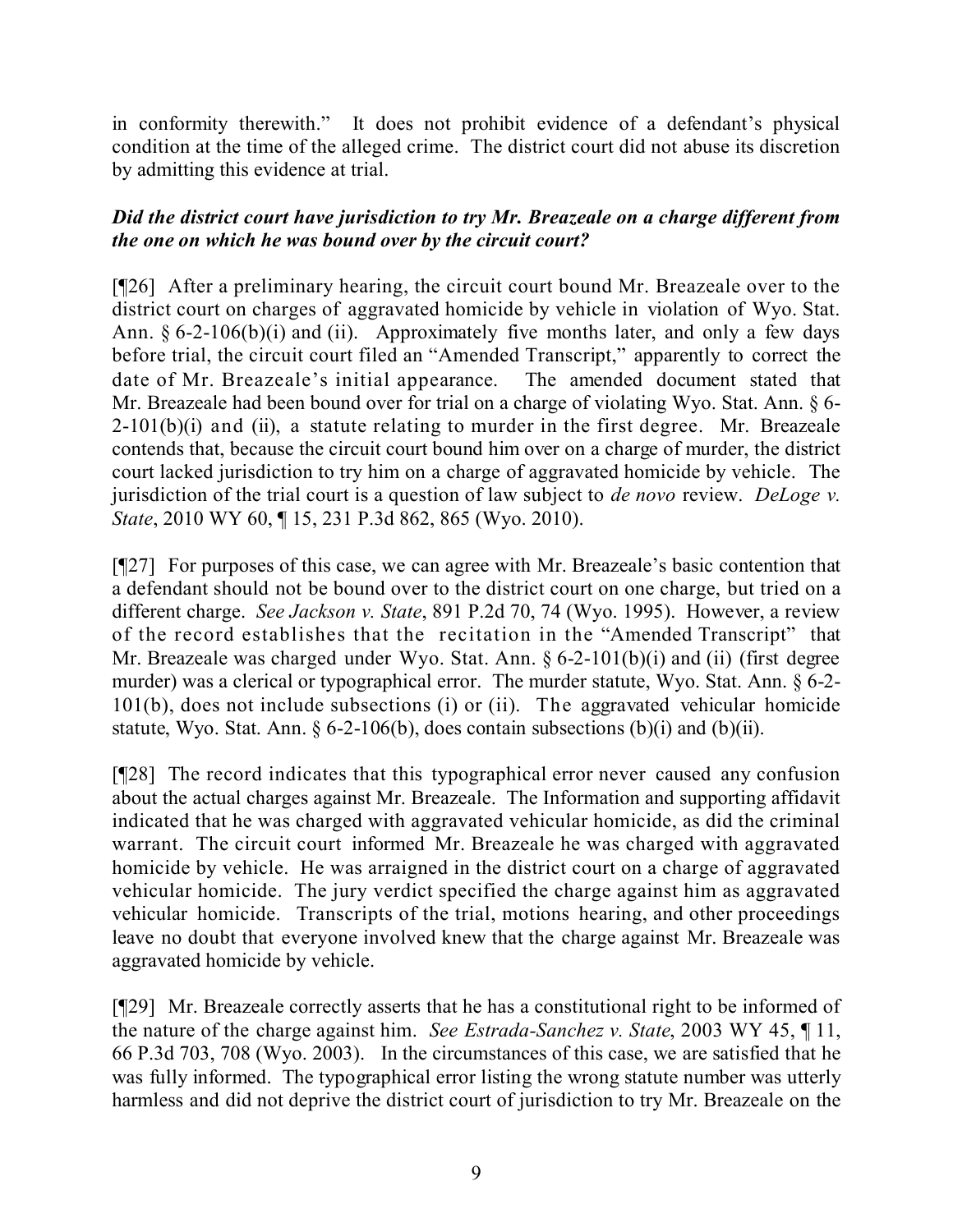correct charge of aggravated homicide by vehicle.

# *Did the trial court deny Mr. Breazeale his constitutional right to present his defense of a medical cause of his unconsciousness?*

[¶30] As his sixth issue, Mr. Breazeale claims that the district court erred when it precluded three defense witnesses from testifying at trial. The witnesses, two doctors and a nurse practitioner, were offered by the defense to testify that Mr. Breazeale suffered from a seizure disorder. The district court ruled that the witnesses would not be allowed to testify because the defense had not complied with the disclosure and discovery requirements of W.R.Cr.P. 12.3(a).

> [T]he applicable standard of review is whether the district court abused its discretion in deciding that the appropriate sanction for a discovery violation was to exclude [the] testimony of a defense witness. In determining whether there has been an abuse of discretion, "the ultimate issue is whether or not the court could reasonably conclude as it did."

*Lawson v. State*, 994 P.2d 943, 946-47 (Wyo. 2000), quoting *Vaughn v. State*, 962 P.2d 149, 151 (Wyo. 1998).

 $[$ [[31] W.R.Cr.P. 12.3(a) provides as follows:

Upon written demand of the attorney for the state, stating the time, date, and place at which the alleged offense was committed, the defendant shall serve within 10 days, or at such different time as the court may direct, upon the attorney for the state, a written notice of the defendant's intention to offer a defense of unconsciousness, automatism, or traumatic automatism. Such notice by the defendant shall state with particularity the facts upon which the defendant relies to justify the defense of unconsciousness, automatism, or traumatic automatism and the name and addresses of the witnesses upon whom the defendant intends to rely to establish such defense.

On July 29, 2009, the prosecution filed a demand pursuant to this rule. The defense did not respond within the ten-day period specified by the rule. It did not respond by October 20, 2009, the date set by the district court for both sides to provide discovery information. It did not respond by November 2, 2009, the deadline set by the district court for filing all pretrial motions. In a hearing held on November 20, 2009, the prosecution pointed out that the defense had failed to respond. The district court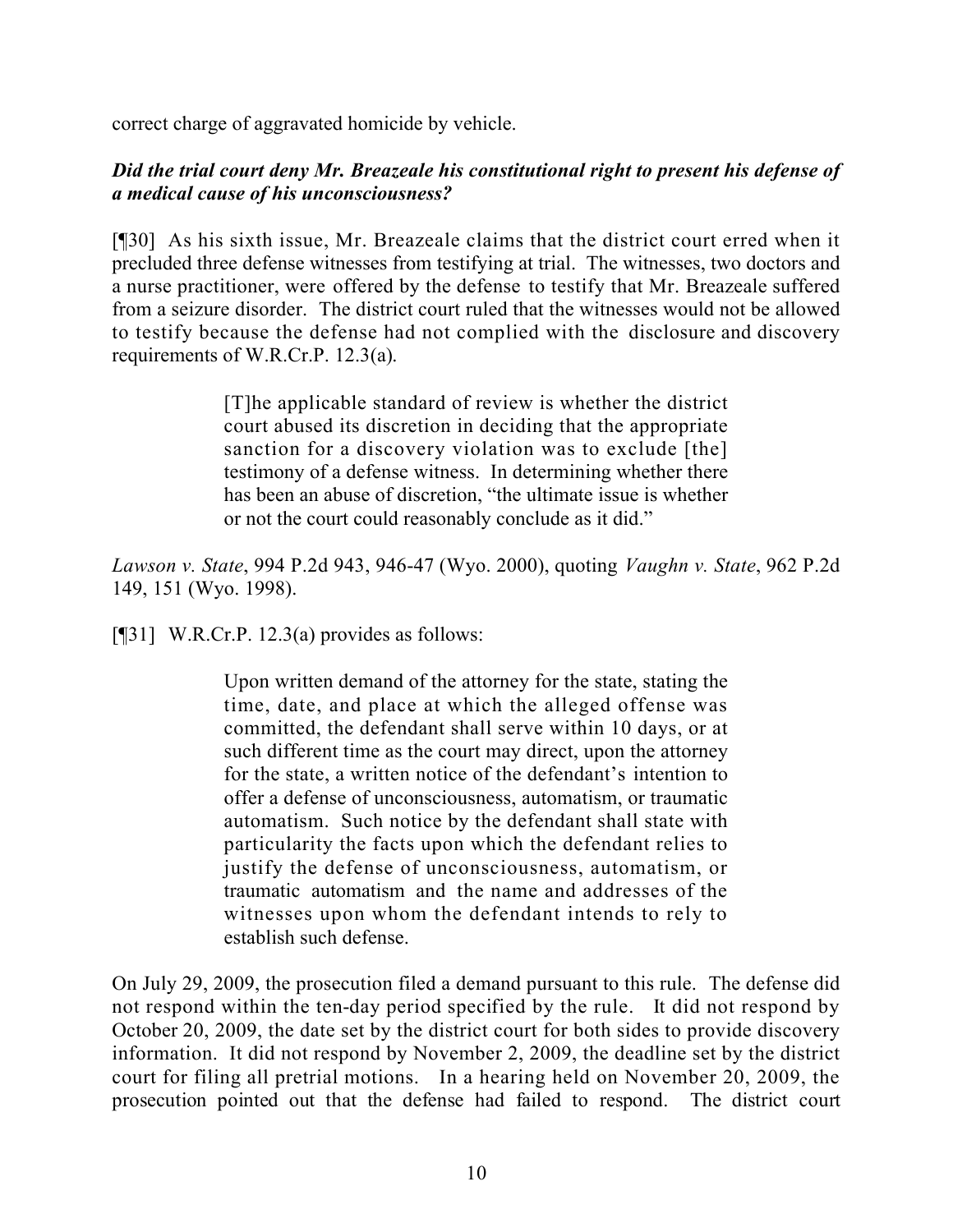extended the time, allowing the defense until November 24, 2009, to file its notice if it intended to offer a defense of unconsciousness.

[¶32] On November 24, 2009, approximately two weeks before the trial was scheduled to begin, the defense filed its notice. It set forth Mr. Breazeale's contention "that on March 15, 2009, he suffered from the effects of a seizure [that] rendered him temporarily unconscious causing him to lose control of the vehicle he was operating." It stated that "Information to support this allegation has been forwarded to the State on this day and consists of medical records from Casper Wyoming Neurology." The notice listed three witnesses, two doctors and a nurse practitioner, to "provide information relating to the Defendant's seizure diagnosis and treatment." The prosecution filed an objection, claiming that the notice was inadequate to satisfy the requirements of W.R.Cr.P. 12.3(a). The district court agreed, and ruled that the three defense witnesses could not testify at trial.

[¶33] On appeal, Mr. Breazeale contends that the district court's ruling impinged upon his constitutional right to present his defense. We have previously observed that the "right to offer testimony is grounded in the Sixth Amendment Compulsory Process Clause and can be violated by imposition of a discovery sanction that excludes defense witness testimony." *Lawson*, 994 P.2d at 946, citing *Taylor v. Illinois*, 484 U.S. 400, 409-10, 108 S.Ct. 646, 653, 98 L.Ed.2d 798 (1988). Applying this rule, we held that a trial court abused its discretion by excluding defense witnesses solely on the basis of a missed discovery deadline. *Dysthe v. State*, 2003 WY 20, ¶ 9, 63 P.3d 875, 881 (Wyo. 2003). But while the right to present a defense may be "fundamental," it "is not absolute," and can be "outweighed by countervailing public interests." *Lawson*, 994 P.2d at 946.

> The factors to be weighed in the balance include, but are not limited to those relevant to the "integrity of the adversary process, which depends both on the presentation of reliable evidence and the rejection of unreliable evidence, the interest in the fair and efficient administration of justice, and the potential prejudice to the truth-determining function of the trial process."

*Id*., quoting *Taylor*, 484 U.S. at 414-15, 108 S.Ct. at 656.

[¶34] In Mr. Breazeale's case, the three witnesses were not excluded because of a missed discovery deadline. The defense had missed deadlines for filing its notice, but the district court granted an extension, and the notice was filed by the extended deadline.